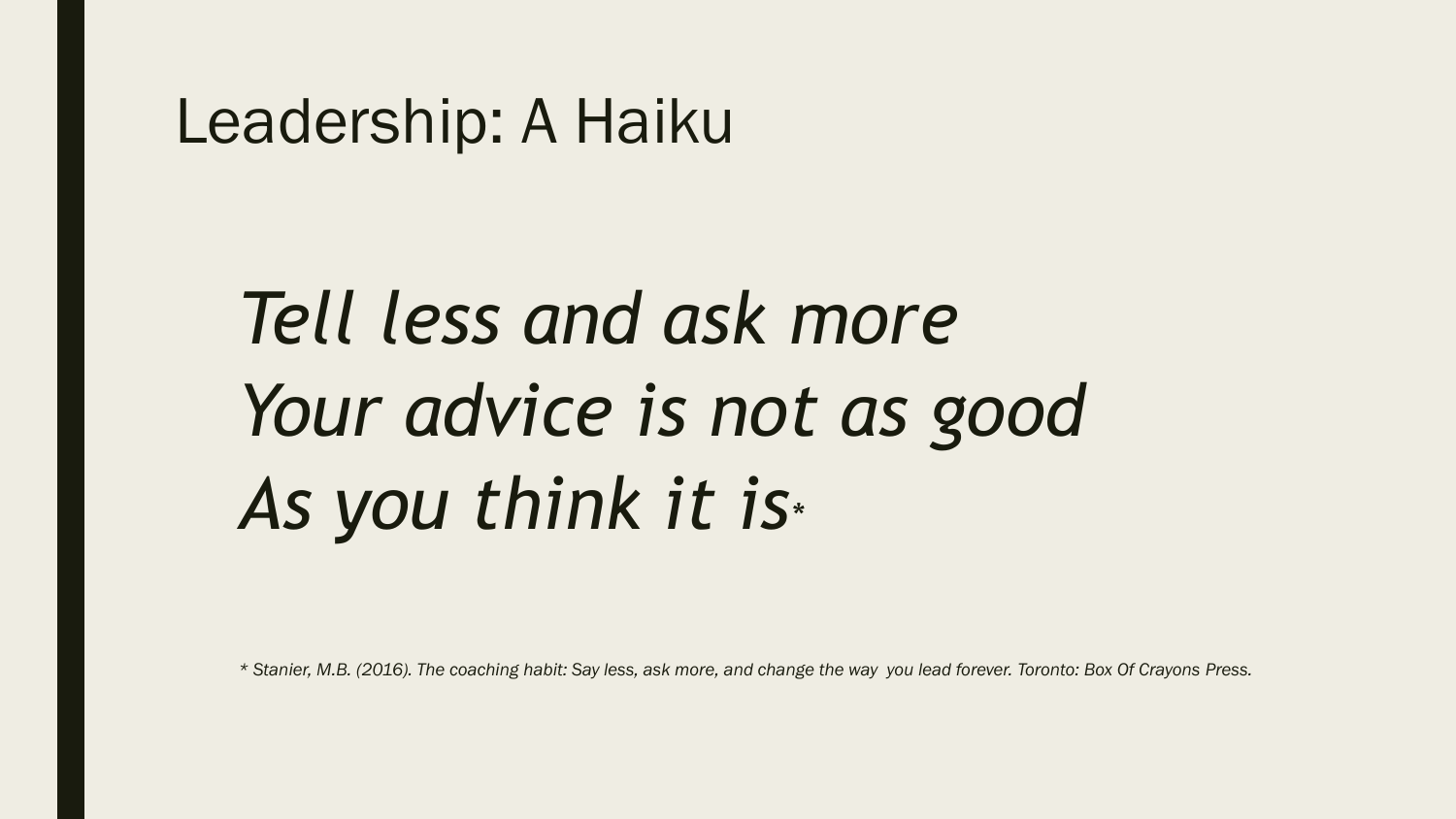#### When it's Your Show

- Overdependence
- Overwhelmed-ness
- Disconnectedness
- Fix-it Culture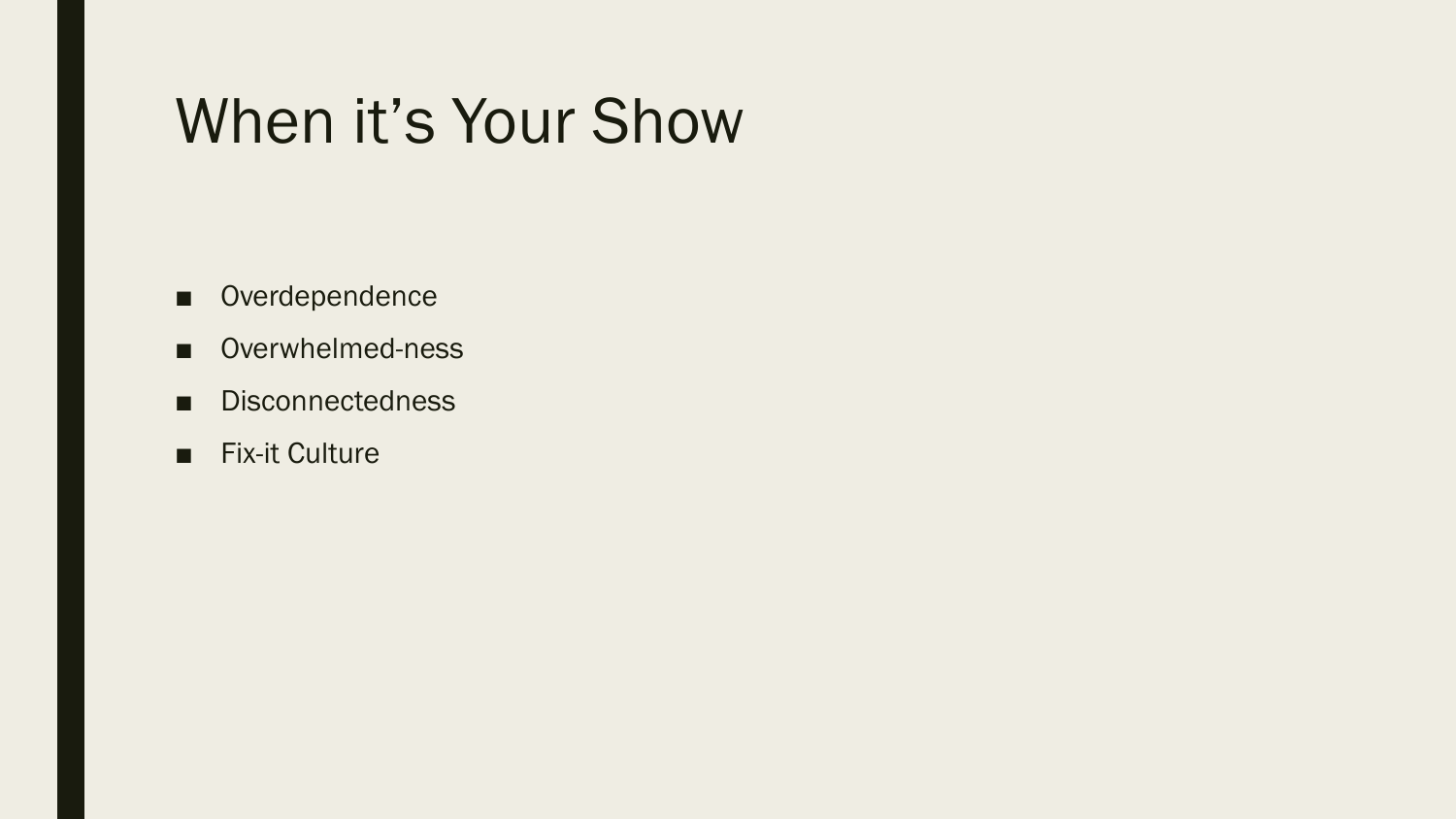#### EXERCISE: PART I

Take a few moments to think about something you would like to change, introduce, or innovate in your current program. Jot it down.

(5 – 8 minutes)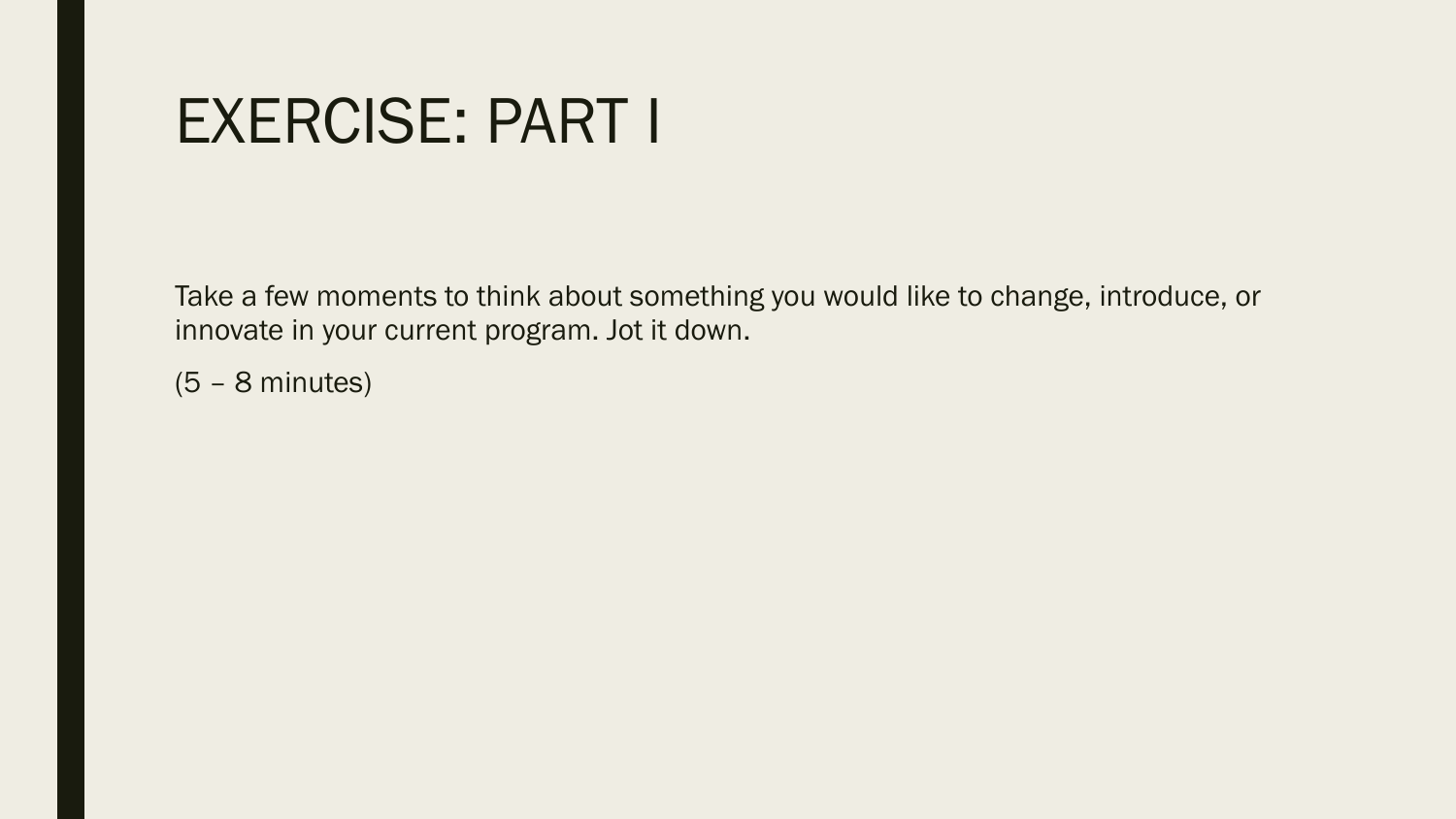#### From the Inside Out

#### ■ Functional systems

- Safe spaces
- Belonging
- Esteem & respect
- Getting to your Why

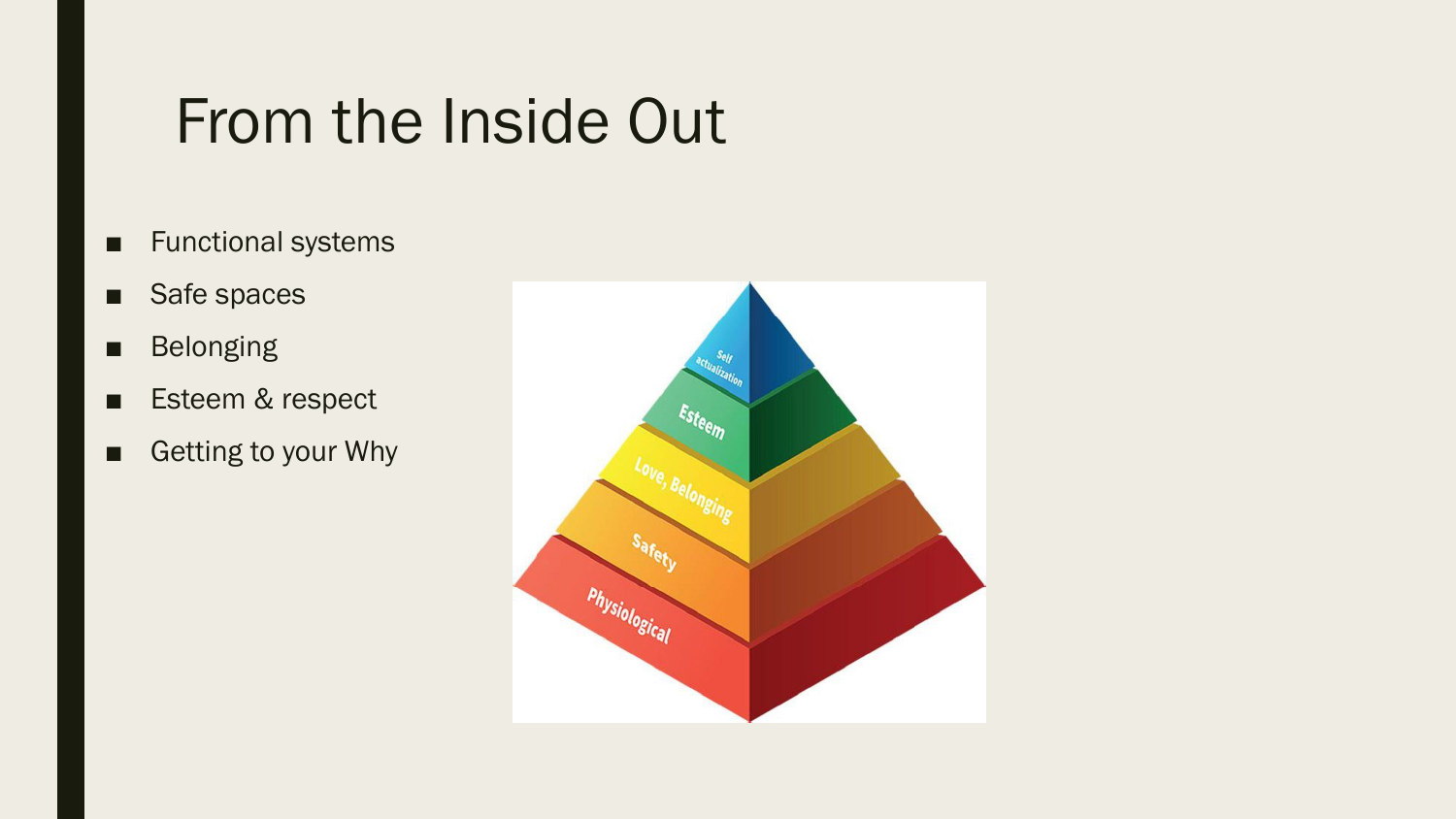# Hedgehog Concept

The fox knows many tricks; the hedgehog only one. One really good trick.

Collins (2001)

What you are best at What you are passionate about What fuels your economic engine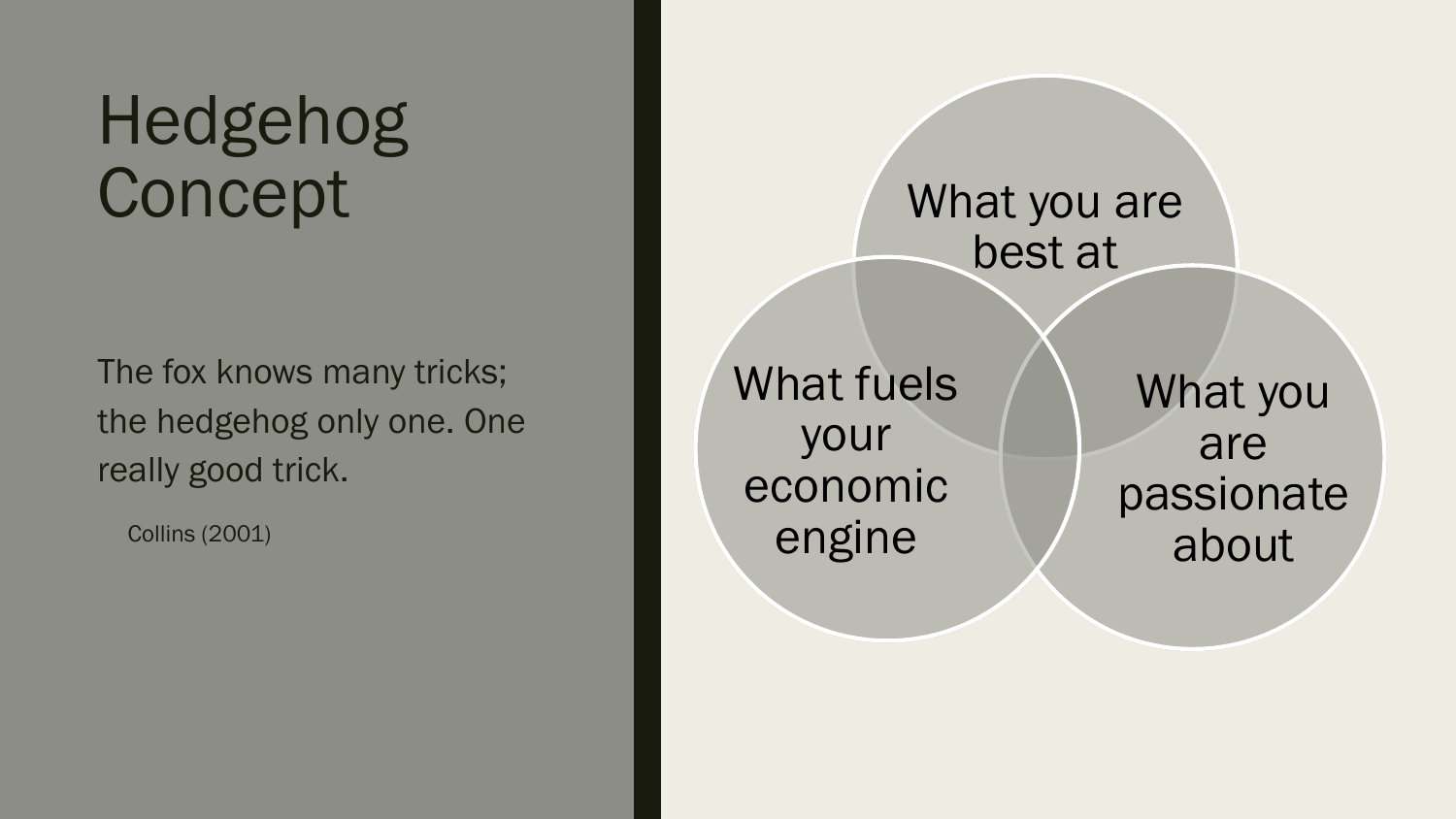

#### Learn Their Why

- 1. What makes them come alive?
- 2. What are their innate strengths?
- 3. Where do they add the greatest value?
- 4. How will they measure their professional lives?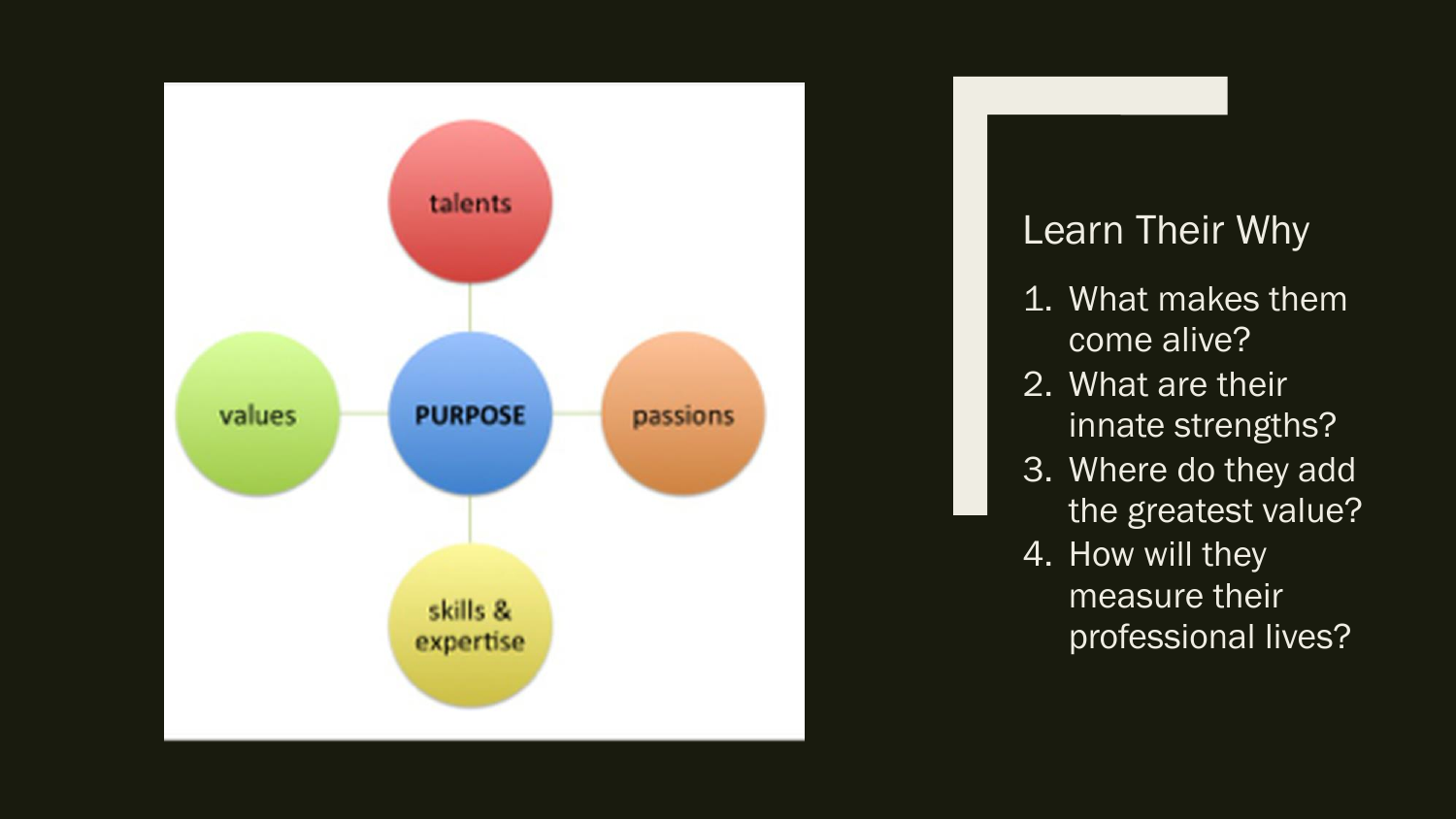# Coaching: Less Talking More Asking\*

- 1. The Kickstart Question
- 2. The AWE Question
- 3. The Focus Question
- 4. The Foundation Question
- 5. The Lazy Question
- 6. The Strategic Question

\* Stanier, M.B. (2016). The coaching habit: Say less, ask more, and change the way you lead forever. Toronto: Box Of Crayons Press.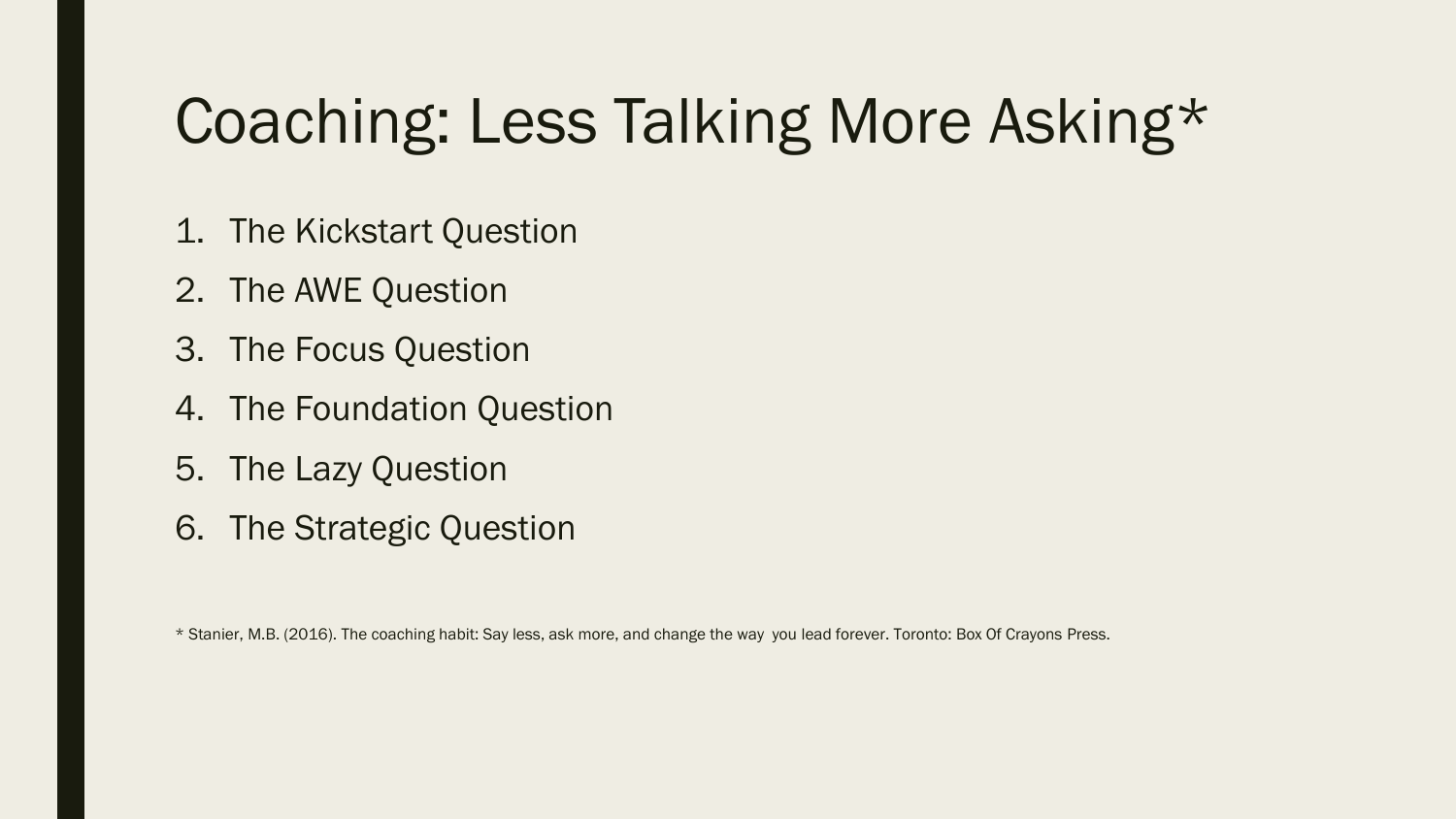Activity: Work through these questions with your partner (10 minutes for each partner – 20 minutes)

- 1. The Kickstart Question: What's on your/our minds? 2. The AWE Question: And what else?
- 3. The Focus Question: What's the challenge here?
- 4. The Foundation Question: What do we really want?
- 5. The Lazy Question: What do you need from me?
- 6. The Strategic Question: If we say yes to this, what will we being say no to?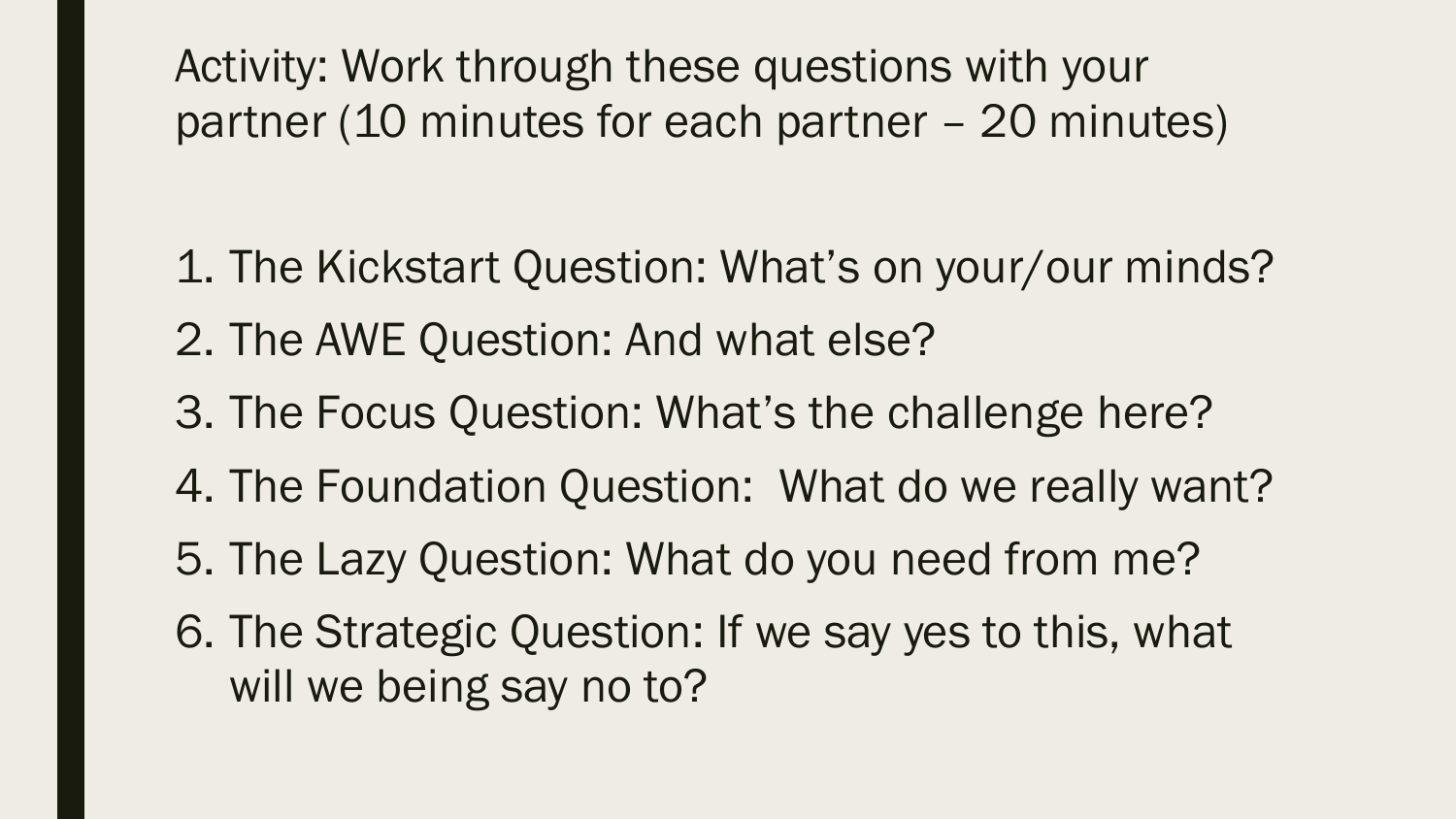#### Fear Responses: TERA

- Tribe
- Expectation
- Rank
- Autonomy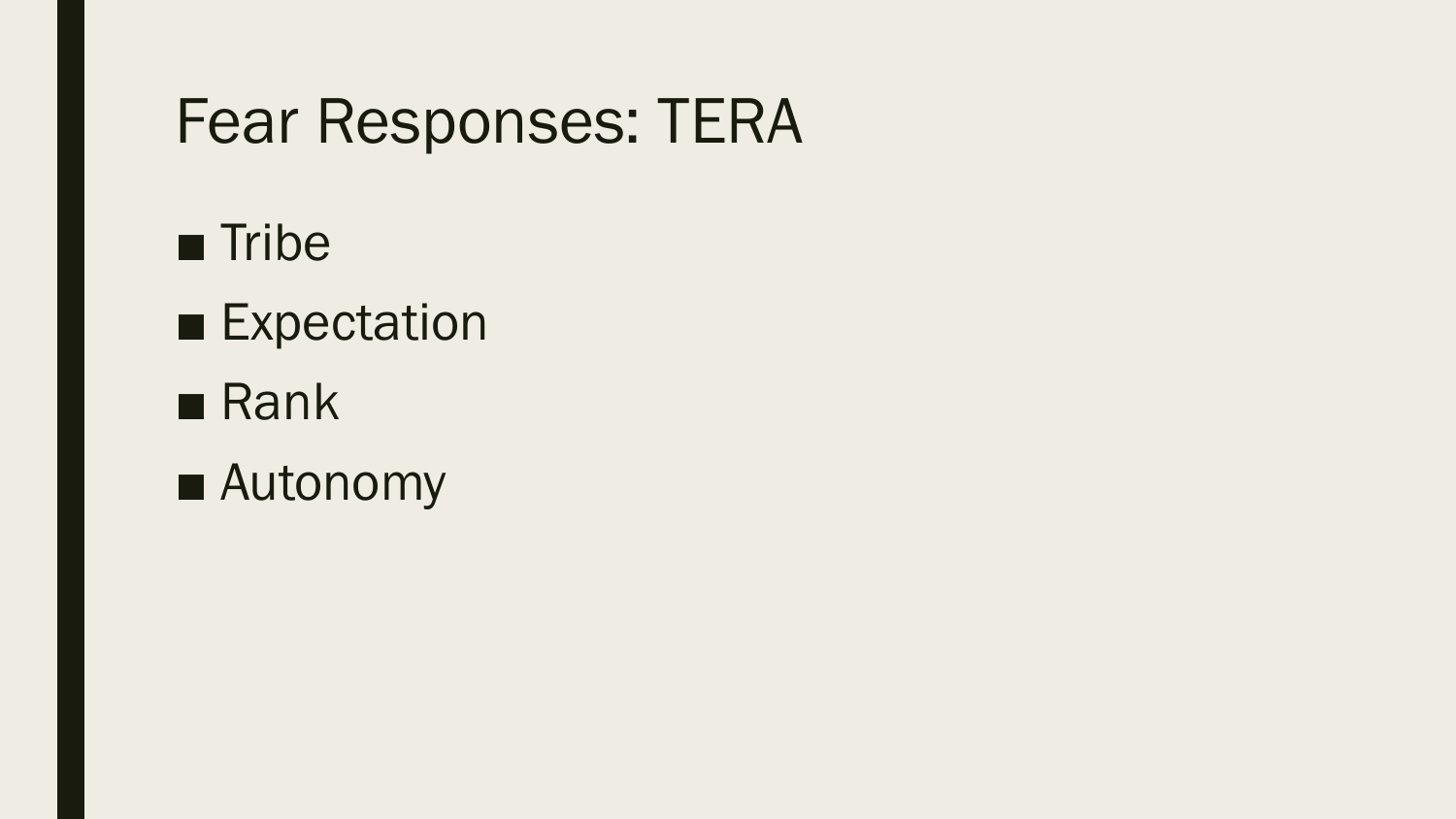### Change Generated Fear

- $\blacksquare$  The new is an indictment of the old of us
- Loss of power or position
- Temporary incompetence
- Punishment for incompetence
- Loss of personal identity
- Loss of Group Membership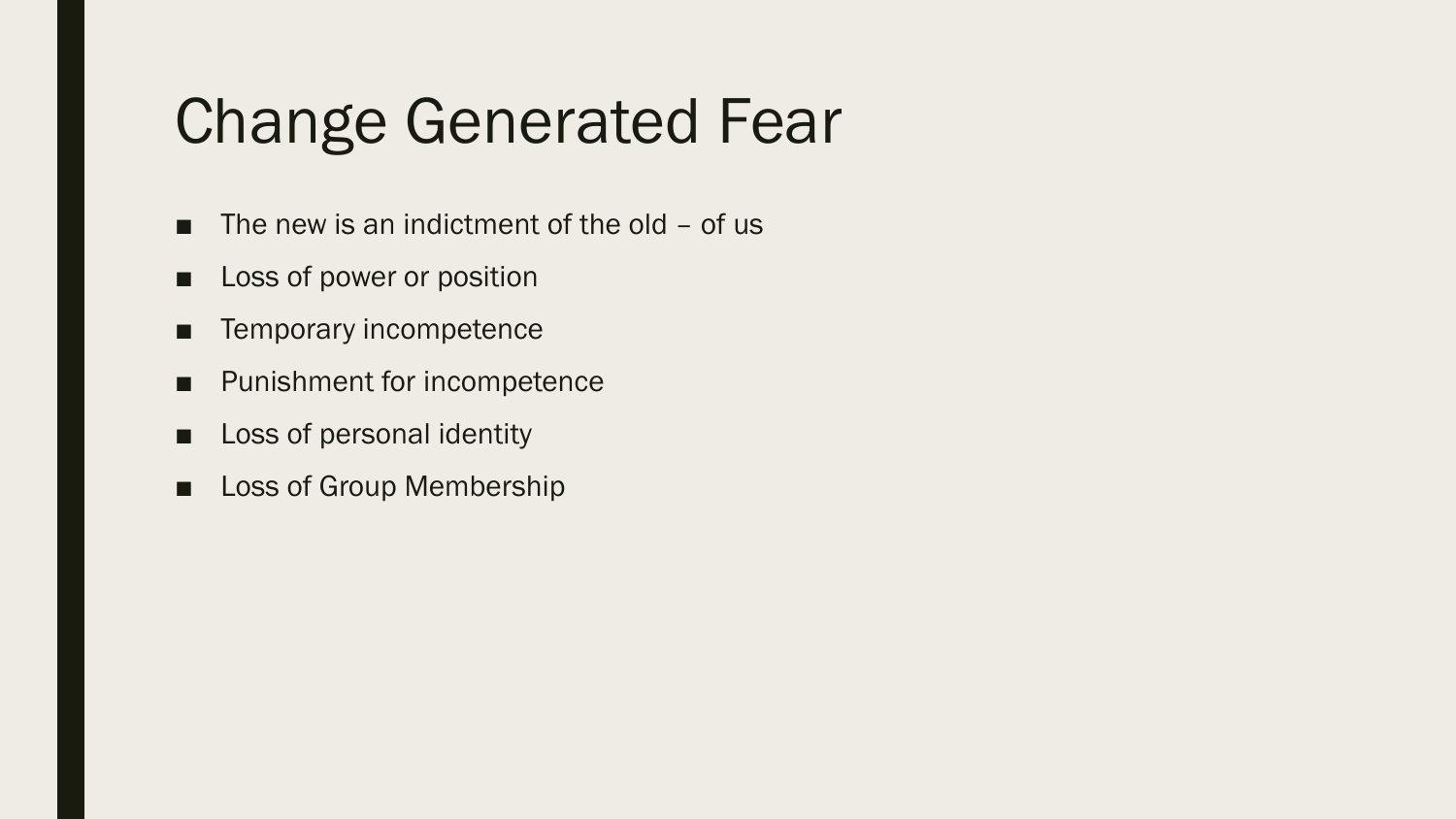# Crafting Positive Messages About Change

- Relative Advantage
- Compatibility
- Complexity (or simplicity)
- Trialability
- Observability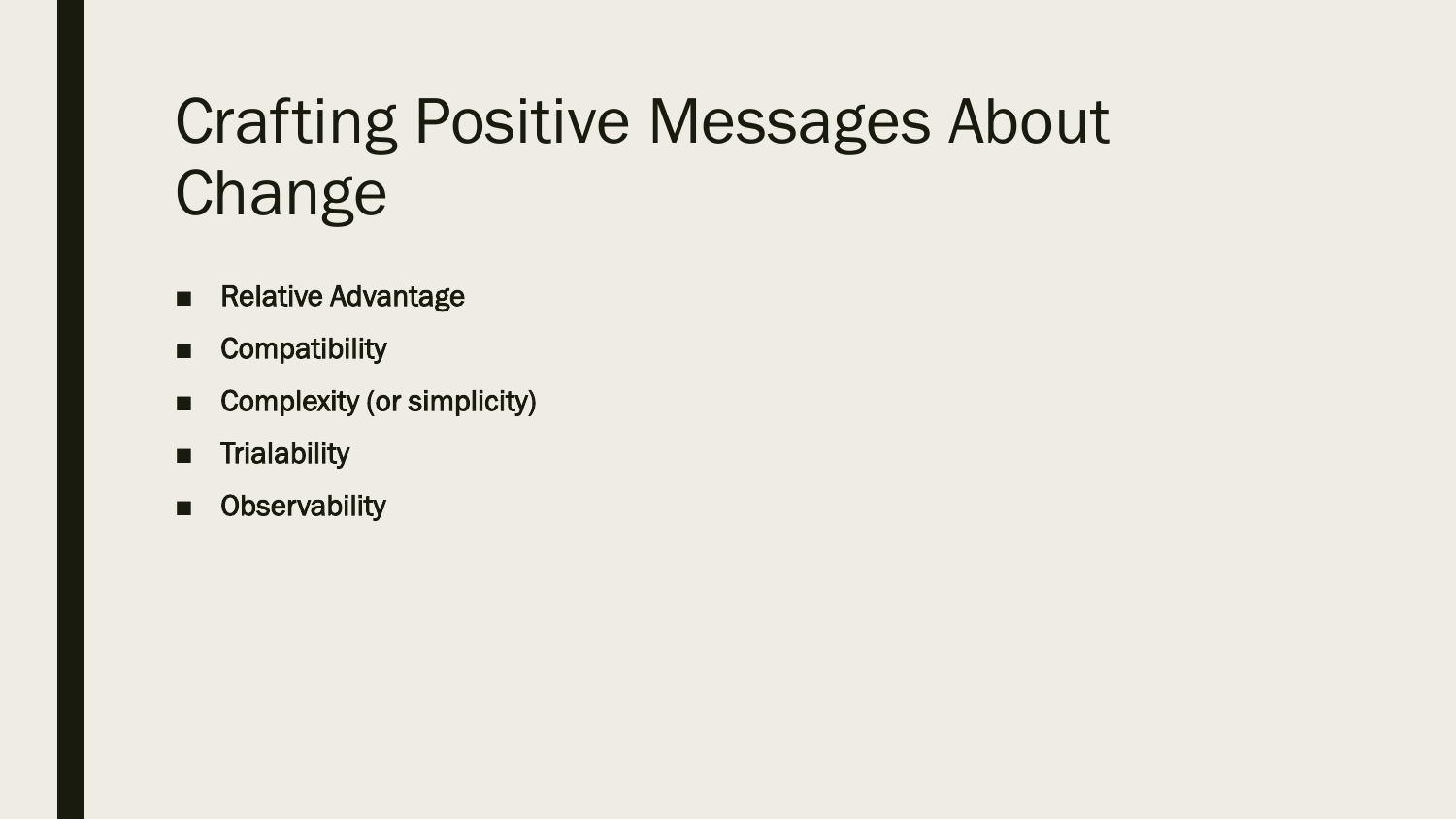# **Activity**

Craft a persuasive message about the idea you have come to for two different stakeholders – one for your partner and one for another stakeholder (other faculty, upper administration, students, etc.) using the characteristics of innovation.

- Relative Advantage
- Compatibility
- Complexity (or simplicity)
- Trialability
- Observability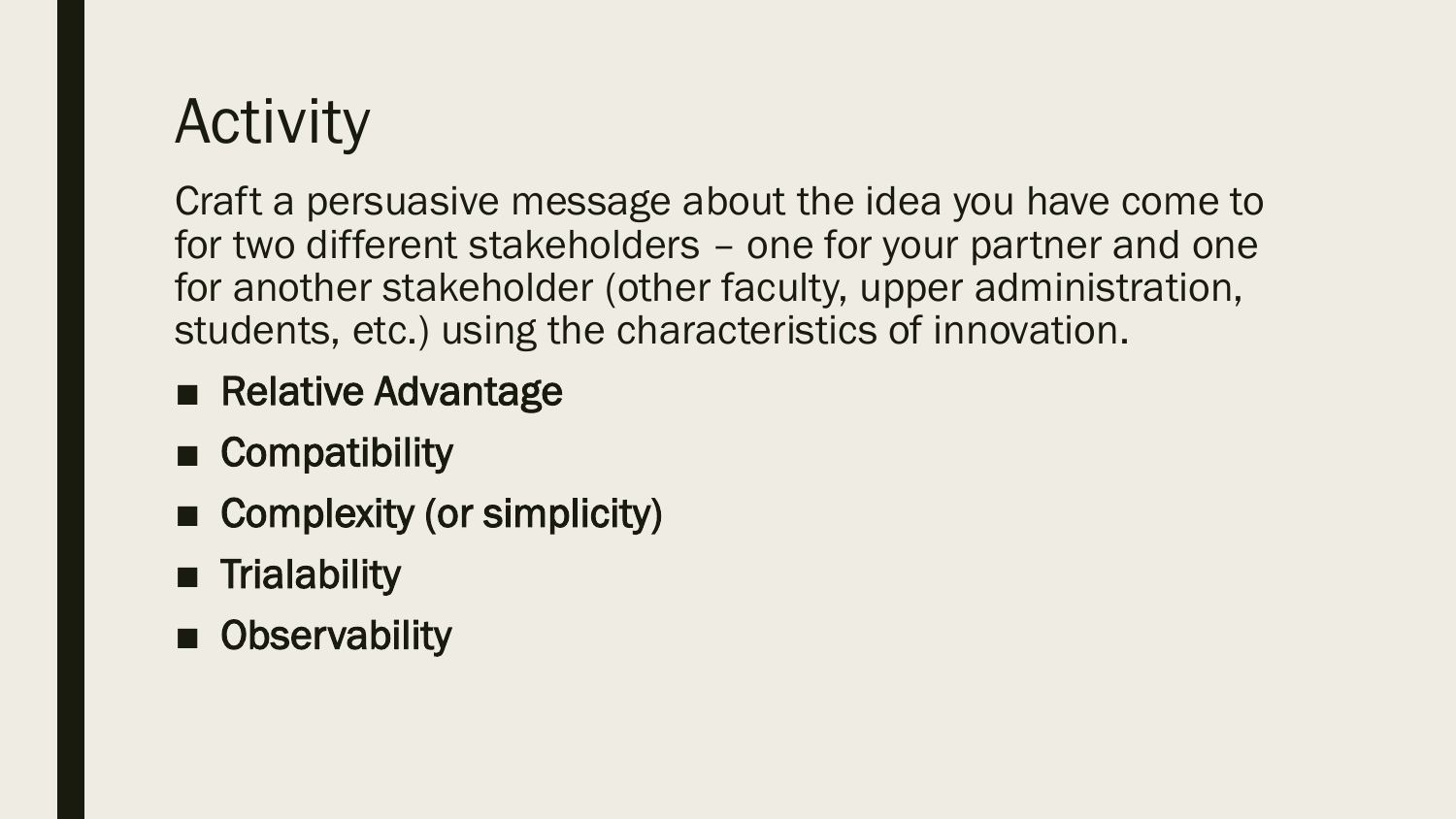### Leading Change

- Focus on strengths
- Focus on what's possible going forward rather than on being bound by the past
- Build a culture in which it's understood that
	- *change is growth (not correction)*
	- *asking questions is more important than finding answers (curiosity)*
	- *and experimentation is encouraged and rewarded.*
- Remain at least as people focused as you are goal focused *Use rewards and recognition rather than punishment Underscore the meaning of the everyday tasks Give credit, give credit and give credit*
- More catalyst than fuel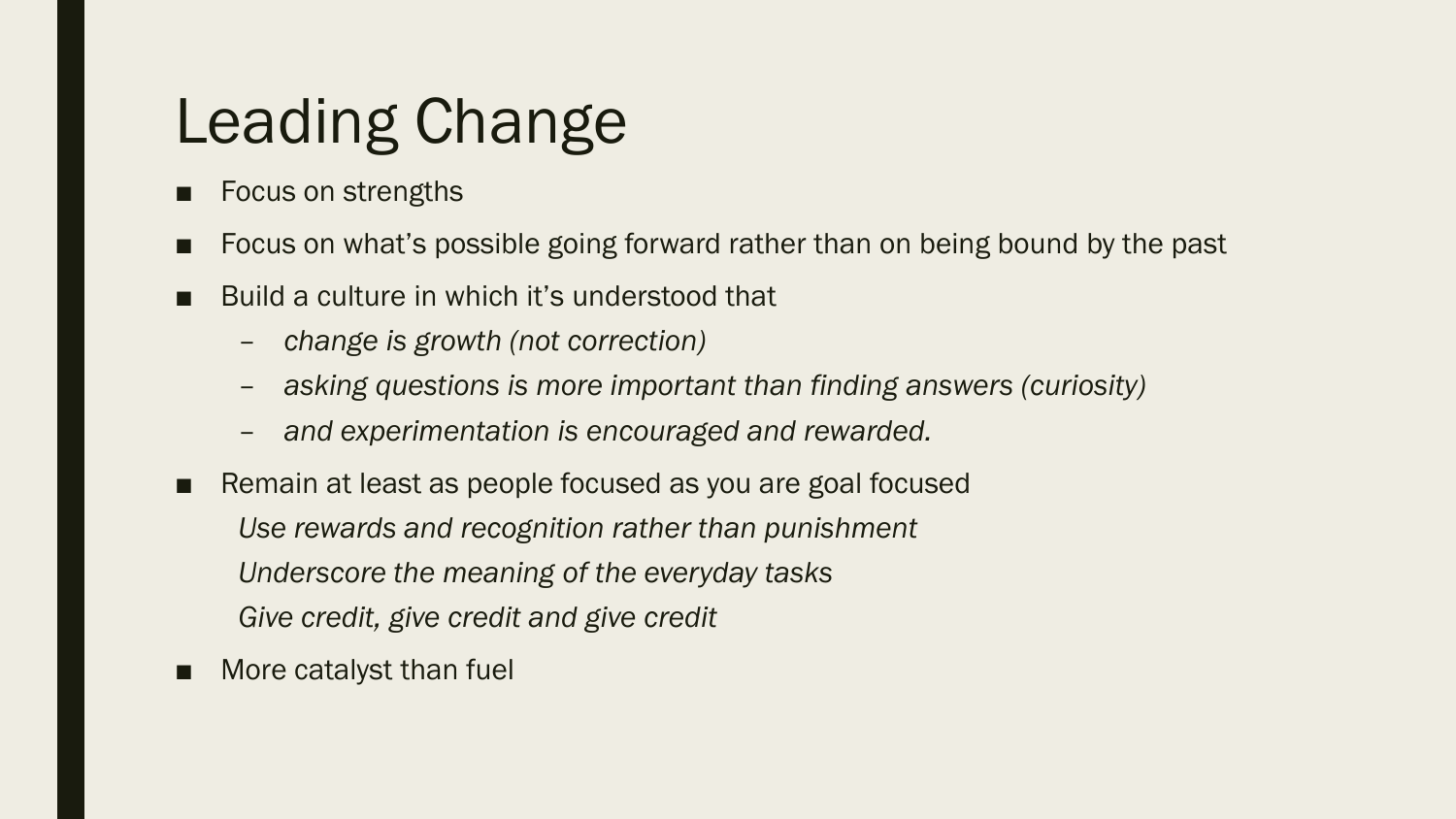# Working with Administrators

- Start from their Why Solve their problems
- Above all be respectful of their time
	- *Always be prepared –with data*
	- *Save what you can for regular meetings*
	- *Briefs are brief for a reason*
	- *Make it easy*
	- *Do not bluff*
- Give
- Give Credit
- Say thank you